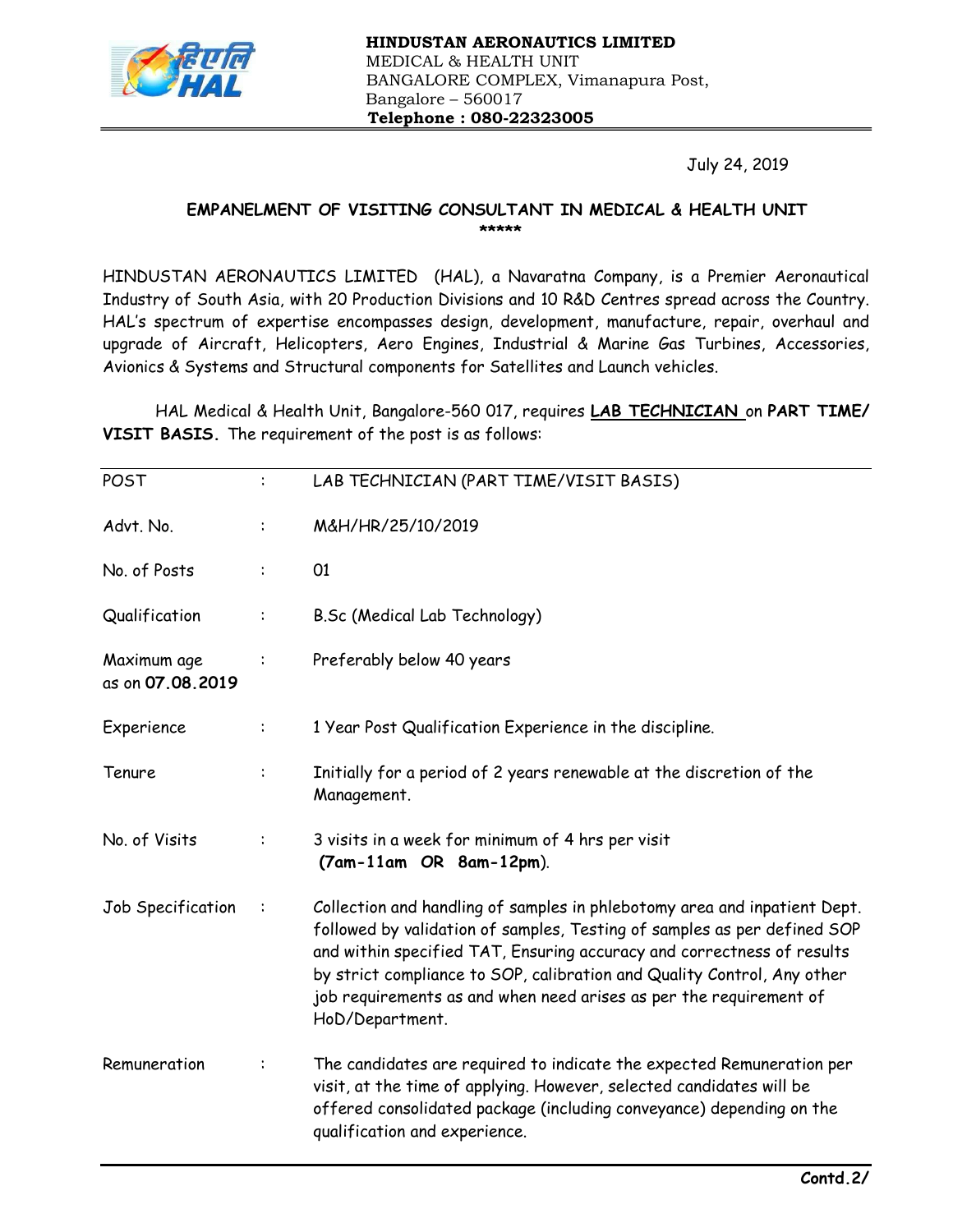## GENERAL CONDITIONS

- $\triangleright$  HAL reserves the right to cancel the advertisement and / or the selection process there under.
- $\triangleright$  Decision of HAL Management regarding selection will be final.
- $\triangleright$  In case of difficulty or for any queries, contact us at 080-22323005 or at hr.medical@hal-india.com.
- Last Date for forwarding the application is 07.08.2019.

## HOW TO APPLY:

Interested candidates who meet with the above criteria shall their application strictly in the application format given below (neatly typed/hand written) by POST only, so as to reach on or before 07.08.2019 to Senior Manager(HR), Medical & Health Unit, Hindustan Aeronautics Limited (Bangalore Complex), Suranjandas Road, (Near Old Airport),Bangalore-560 017 in an Envelope superscribing "APPLICATION FOR THE POST OF LAB TECHNICIAN (PART TIME/VISIT BASIS)". Resume/application sent through E-mail will not be entertained. The application shall accompany the self attested Xerox copies of certificates in support of Date of Birth, Educational Qualifications, Experience etc...

Senior Manager(HR)

Encl: Application Format